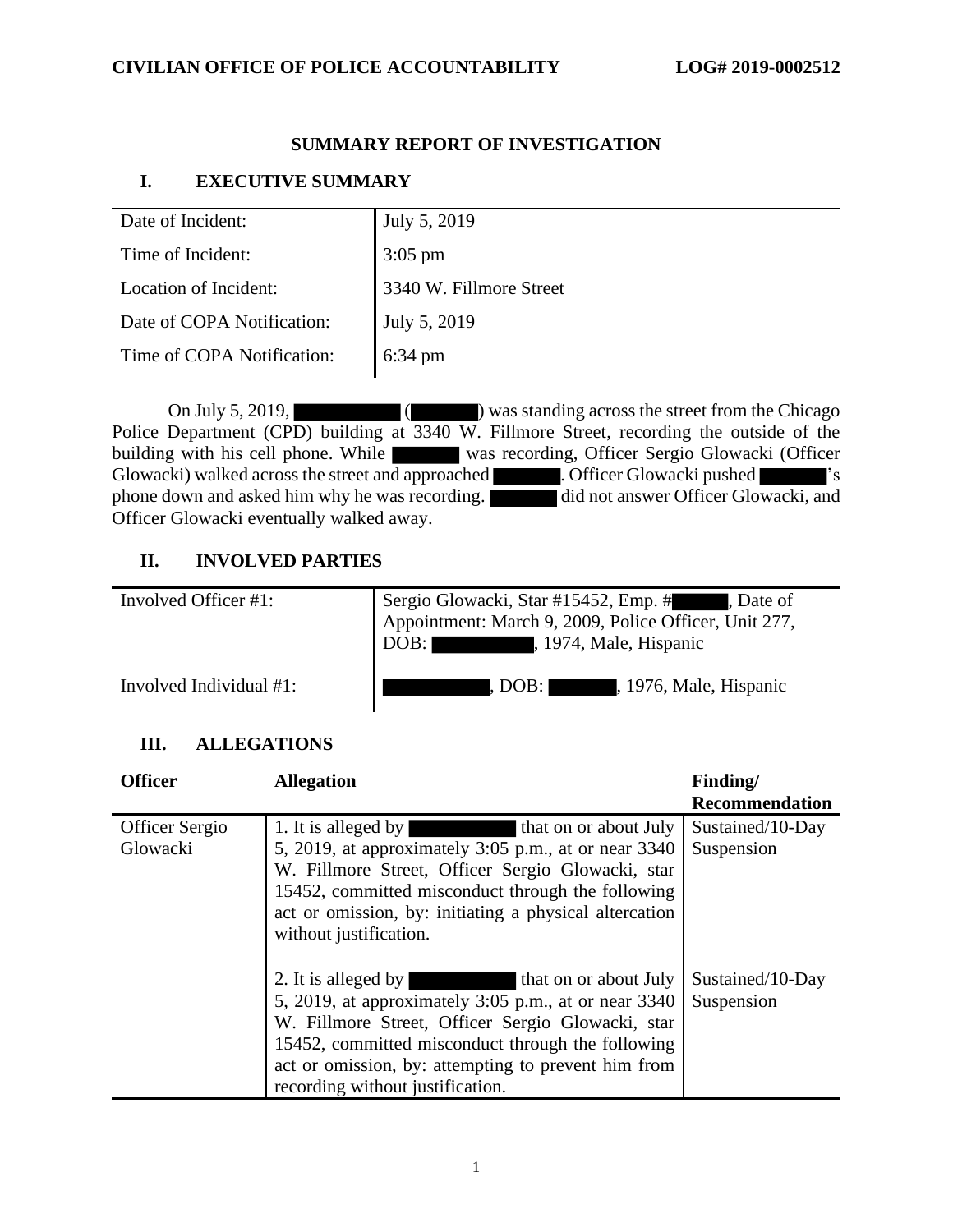#### **IV. APPLICABLE RULES AND LAWS**

#### **Rules**

1. Rule 1- Violation of any law or ordinance

2. Rule 6- Disobedience of an order or directive, whether written or oral

3. Rule 9- Engaging in any unjustified verbal or physical altercation with any person, while on or off duty

#### **Special Orders**

1. S03-14- Body Worn Cameras (effective April 30, 2018)

### **Illinois Laws**

1. 720 ILCS 5/14-2(e)- Illinois Eavesdropping Act

2. 50 ILCS 706/10-20(11)- Law Enforcement Officer-Worn Body Worn Camera Act

#### **V. INVESTIGATION<sup>1</sup>**

#### **a. Interviews**

COPA interviewed on August 12, 2019.<sup>2</sup> stated that on July 5, 2019, he and two friends<sup>3</sup> were standing across the street from 3340 W. Filmore Street. was recording the outside of the building because it was depicted in the television show "Chicago PD." An officer walked across the street and asked why he was recording. Before could answer, the officer grabbed 's hand and the selfie-stick that his phone was attached to and pushed them to the side. The officer again asked why he was recording. informed the officer he could not put his hands on him. The officer told he was asking him a question, and replied he did not have to answer. The officer shook his head and walked away. The interaction between the officer and lasted approximately two minutes. was not injured during the incident.

COPA interviewed **Officer Sergio Glowacki** on December 2, 2020.<sup>4</sup> Officer Glowacki stated that he started work at approximately 5:00 pm on the date of the incident.<sup>5</sup> As he prepared to begin his work day, he drove into the police parking lot across the street from 3340 W. Fillmore Street. Officer Glowacki noticed a male walking quickly out of the parking lot. Officer Glowacki parked and exited his vehicle, then observed the same male standing on the sidewalk, staring at

 $1$  COPA conducted a thorough and complete investigation. The following is a summary of the material evidence gathered and relied upon in our analysis.

 $2^{\frac{1}{2}}$  Att. 29.

<sup>3</sup> identified his friends only as "<sup>"</sup> from Peoria and " ." Att. 29 at 5:01 minutes; *see also* CMS Note 37628.

<sup>4</sup> Atts. 32 & 34.

<sup>5</sup> Officer Glowacki erroneously recalled the incident occurred in August 2019, not on July 5, 2019.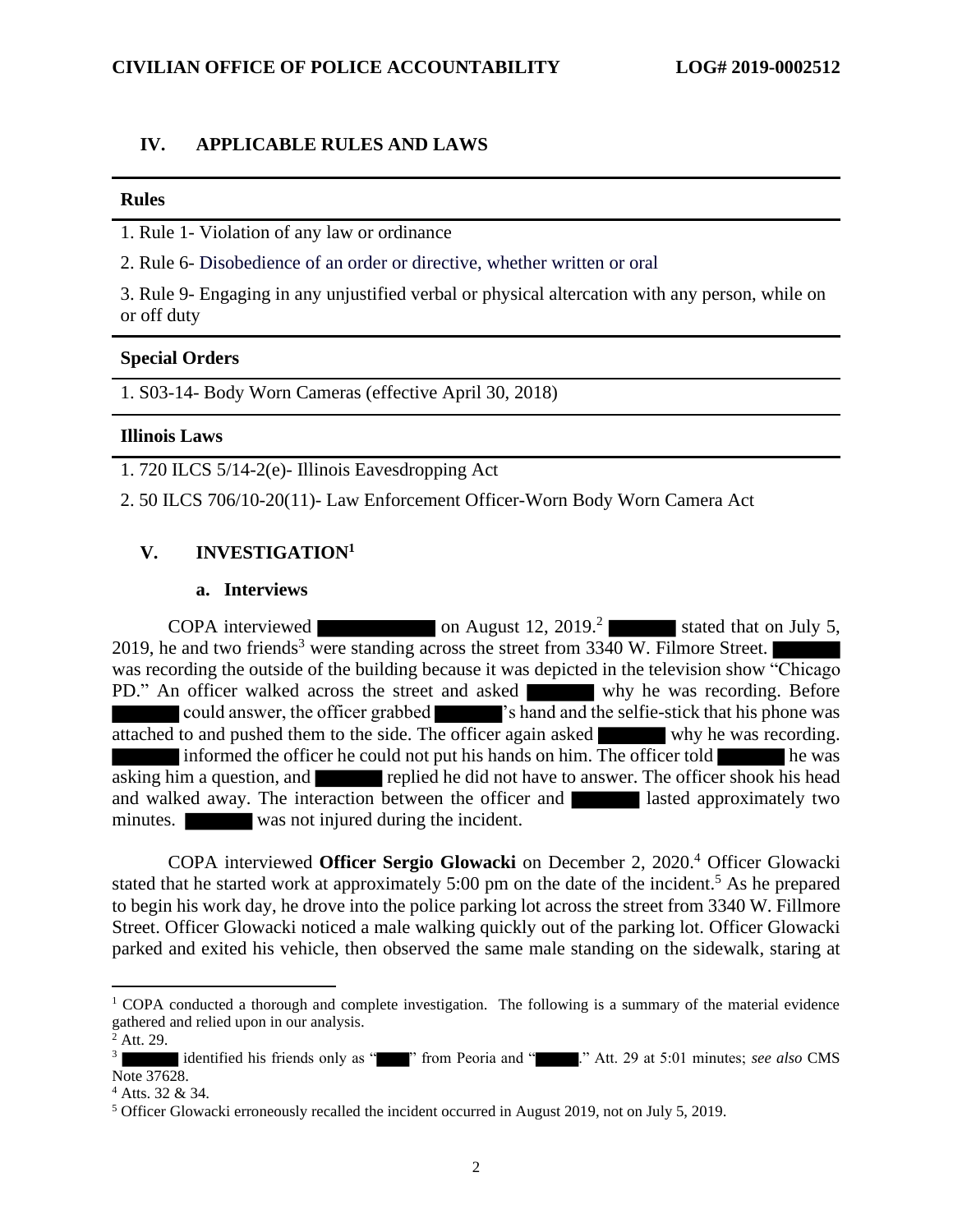him. Officer Glowacki ignored the male and continued walking toward his work. As he crossed the street, Officer Glowacki noticed a second male, now identified as  $\blacksquare$ , standing on the corner of Homan Avenue and Fillmore Street. **All appeared to be recording Officer Glowacki** with a selfie-stick, and he was staring at the officer with "a shit-eating grin on him just like—I don't know if he was trying to antagonize [me] or something to that effect."<sup>6</sup> Officer Glowacki stated he initially thought the two males might be trying to vandalize vehicles in the parking lot, so he decided to confront the male who was recording him.

Officer Glowacki approached and asked him what he was doing there. responded he was on the public way and he could do whatever he wanted. Officer Glowacki again asked what he was doing, and provided the same response. According to Officer Glowacki, was holding a selfie-stick with a cell phone attached to it, and was waving the selfie-stick around while Officer Glowacki was talking to him. The selfie-stick hit Officer Glowacki a couple of times, and the officer perceived was trying to antagonize him with it. Officer Glowacki pushed the selfie-stick away, and told the officer he had just committed a battery. Officer Glowacki denied he touched and stated he only made contact with the selfie-stick to move it away from his face. Officer Glowacki told he did not have permission to record him, then walked away. Officer Glowacki was not on duty when this encounter occurred, but he acknowledged he was in full uniform and probably assumed he was on duty. Officer Glowacki did not recall telling to stop recording in general.

#### **b. Digital Evidence<sup>7</sup>**

COPA obtained and reviewed a copy of the **YouTube video**<sup>8</sup> that recorded on the date of the incident. The video depicts and two other people (one male and one female) recording the police building located on Fillmore Street from across the street. A sergeant dressed in civilian clothes walks over to the group and has a conversation with them. The sergeant identifies himself and the woman asks the sergeant for his badge number, which he provides. The sergeant tells the group there are undercover police officers coming in and out of the building and recording those officers could jeopardize the officers' safety. The sergeant asks the group to leave, but they refuse and ask the sergeant what statute prevents them from recording. The sergeant turns and walks away. Several minutes later, he walks back to the group and asks them again, as a courtesy, to not record the undercover officers because it could jeopardize their safety. The sergeant tells the group they can record the building.

At 52:42 minutes into the video, Officer Glowacki asks if he can help him from across the street; does not respond. Officer Glowacki then walks across the street and asks if there is a reason why he is filming him. Says no, and Officer Glowacki extends his left arm and pushes  $\blacksquare$  's selfie-stick and cell phone downward. The push occurs approximately two seconds after Officer Glowacki approaches . The video does not capture or his selfie-stick make contact with the officer.

 $6$  Att. 24, pg. 11, lines 4-6.

<sup>&</sup>lt;sup>7</sup> COPA requested the footage from the exterior security cameras at 3340 W. Fillmore Street, but the retention period elapsed and the video was not retained. Att. 3, CMS Notes 37282, 37336, 37553. <sup>8</sup> Att. 20.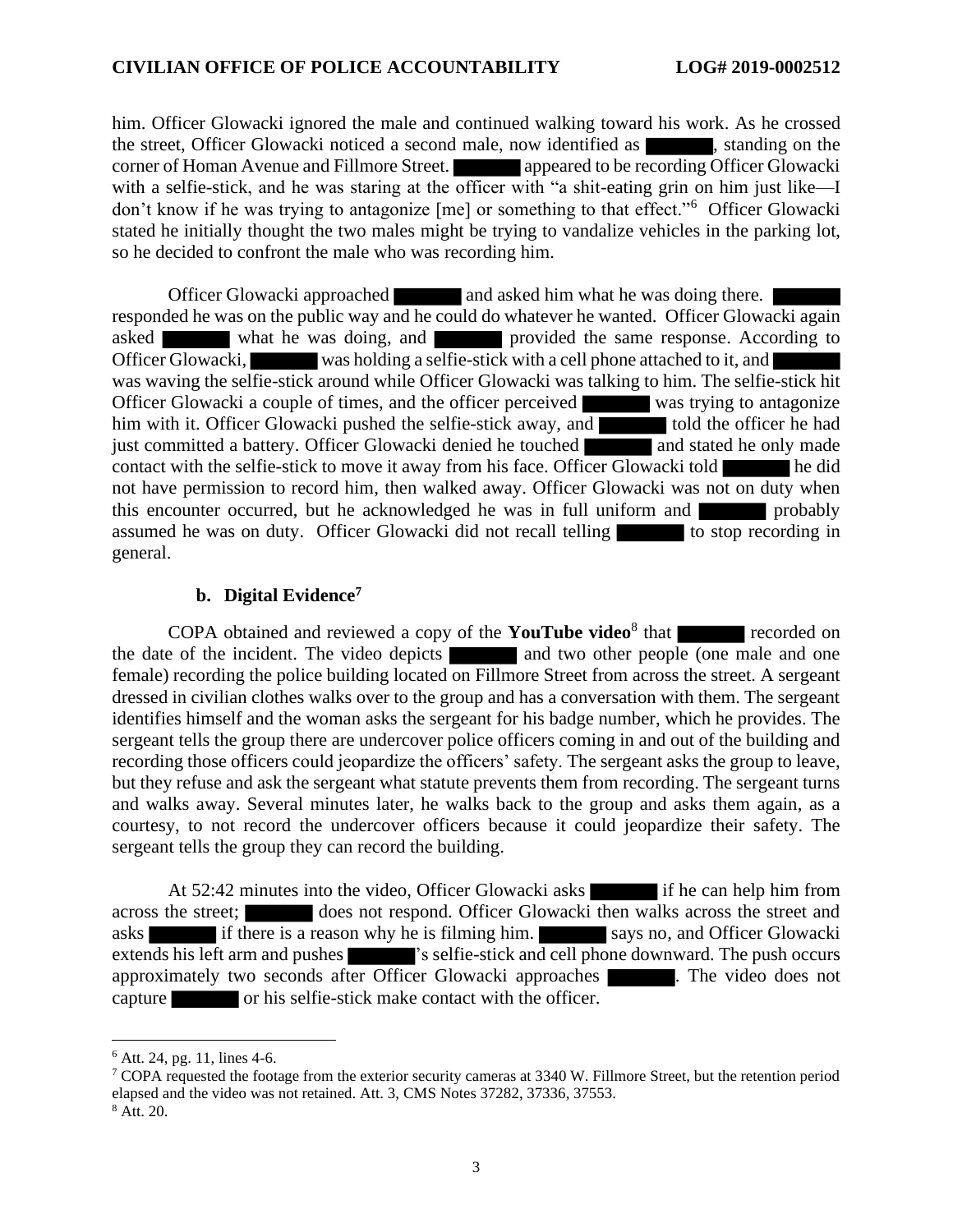asks Officer Glowacki why he is grabbing his stuff, and Officer Glowacki again asks why he is filming him. tells Officer Glowacki he just committed a battery, which Officer Glowacki denies. Officer Glowacki asks what consent he has for filming him. **replies he is on a public sidewalk filming the building. Officer Glowacki asks** again why he is filming him, and tells Officer Glowacki that he does not have to answer him. Officer Glowacki turns and walks away.

## **VI. LEGAL STANDARD**

For each Allegation COPA must make one of the following findings:

- 1. Sustained where it is determined the allegation is supported by a preponderance of the evidence;
- 2. Not Sustained where it is determined there is insufficient evidence to prove the allegations by a preponderance of the evidence;
- 3. Unfounded where it is determined by clear and convincing evidence that an allegation is false or not factual; or
- 4. Exonerated where it is determined by clear and convincing evidence that the conduct described in the allegation occurred, but it is lawful and proper.

A **preponderance of evidence** can be described as evidence indicating that it is **more likely than not** that the conduct reviewed complied with Department policy. *See Avery v. State Farm Mutual Automobile Insurance Co.*, 216 Ill. 2d 100, 191 (2005) (a proposition is proved by a preponderance of the evidence when it has found to be more probably true than not). If the evidence gathered in an investigation establishes that it is more likely that the conduct complied with Department policy than that it did not, even if by a narrow margin, then the preponderance of the evidence standard is met.

**Clear and convincing evidence** is a higher standard than a preponderance of the evidence but lower than the "beyond-a-reasonable doubt" standard required to convict a person of a criminal offense. *See e.g.*, *People v. Coan*, 2016 IL App (2d) 151036 (2016). Clear and Convincing can be defined as a "degree of proof, which, considering all the evidence in the case, produces the firm and abiding belief that it is highly probable that the proposition . . . is true." *Id*. at ¶ 28.

## **VII. ANALYSIS**

COPA makes a finding of **Sustained** for **Allegations 1 & 2** in that Officer Glowacki initiated a physical altercation with and attempted to prevent from recording. Rule 9 of the Chicago Police Department Rules and Regulations prohibits Department members from engaging in any unjustified verbal or physical altercation with any person while on or off duty. In this case, was standing on a public sidewalk recording the outside of the CPD building located at 3340 W. Fillmore Street when Officer Glowacki walked across the street and confronted him. The video evidence clearly shows that not only did Officer Glowacki engage verbally; he also pushed  $\blacksquare$  's camera/selfie-stick down in an attempt to prevent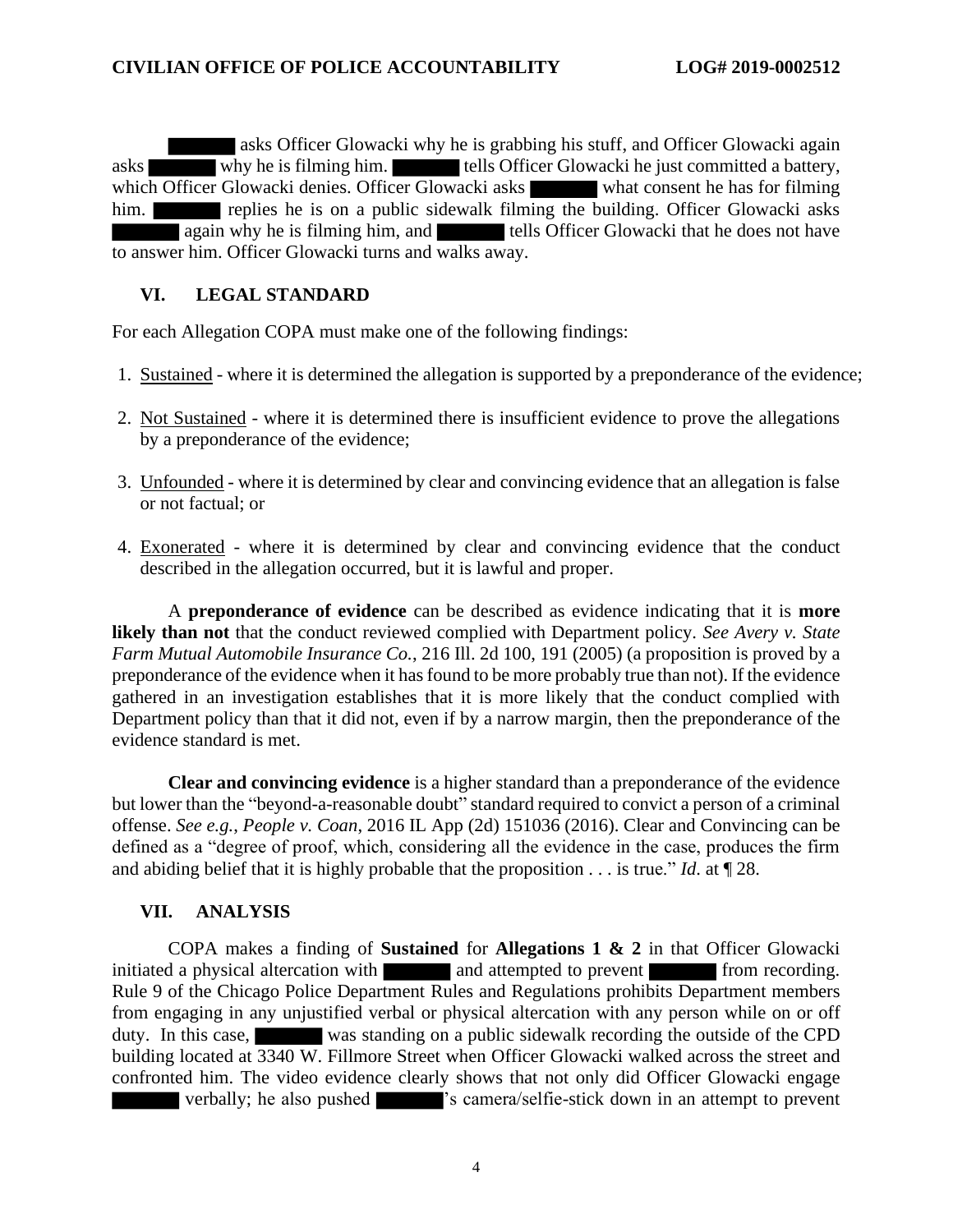from recording him. Officer Glowacki explained he confronted because he thought might be there to vandalize Department vehicles. Officer Glowacki admitted to pushing the selfie-stick was holding, but stated he did so because the selfie-stick hit him several times.

's video, which captures the entire encounter between Officer Glowacki and , does not show the selfie-stick making contact with the officer. Additionally, the video does not depict engaging in vandalism or any other crime; at the time Officer Glowacki confronted , he and his friends had been standing on the sidewalk legally recording for more than 50 minutes. Given the video evidence and Officer Glowacki's own admissions, COPA finds the officer's account of the incident is not credible. Officer Glowacki initiated a physical altercation with without justification, and **Allegation 1** is **sustained**.

The second allegation against Officer Glowacki alleges he attempted to prevent from recording without justification. Illinois law on this issue is clear: "No officer may hinder or prohibit any person, not a law enforcement officer, from recording a law enforcement officer in the performance of his or her duties in a public place, or when the officer has no reasonable expectation of privacy... However, an officer may take reasonable action to maintain safety and control, secure crime scenes and accident sites, protect the integrity and confidentiality of investigations, and protect the public safety and order."<sup>9</sup> Special Order S03-14 expressly references this law, and further provides that any officer who violates it may be subject to administrative discipline and/or criminal penalties.<sup>10</sup>

In this situation, was standing on a public sidewalk, recording the outside of a publicly identifiable CPD building.<sup>11</sup> The video captures Officer Glowacki walking on the sidewalk towards the entrance to the building. Under these circumstances, COPA finds Officer Glowacki was in a public location and did not have a reasonable expectation of privacy. Additionally, Officer Glowacki's actions did not fall into any of the exceptions listed in the statute above. There is no evidence—apart from Officer Glowacki's self-serving statements—that or his friends violated any laws or obstructed any law-enforcement activities. For these reasons, COPA finds that Officer Glowacki attempted to prevent from recording without justification, in violation of both Illinois law and Special Order 03-14. Therefore, Allegation 2 is sustained.

### VIII. RECOMMENDED DISCIPLINE FOR SUSTAINED ALLEGATIONS

COPA has reviewed the complimentary and lack of disciplinary history of Officer Glowacki and, therefore, COPA recommends a ten-day suspension.

### IX. CONCLUSION

Based on the analysis set forth above, COPA makes the following findings:

<sup>&</sup>lt;sup>9</sup> 50 ILCS 706/10-20(11); see also 720 ILCS 5/14-2(e).

 $10$  Special Order S03-14(IV)(C).

 $11$  A sign outside the building identifies the facility as the "Chicago Police Department Recovered Property Section."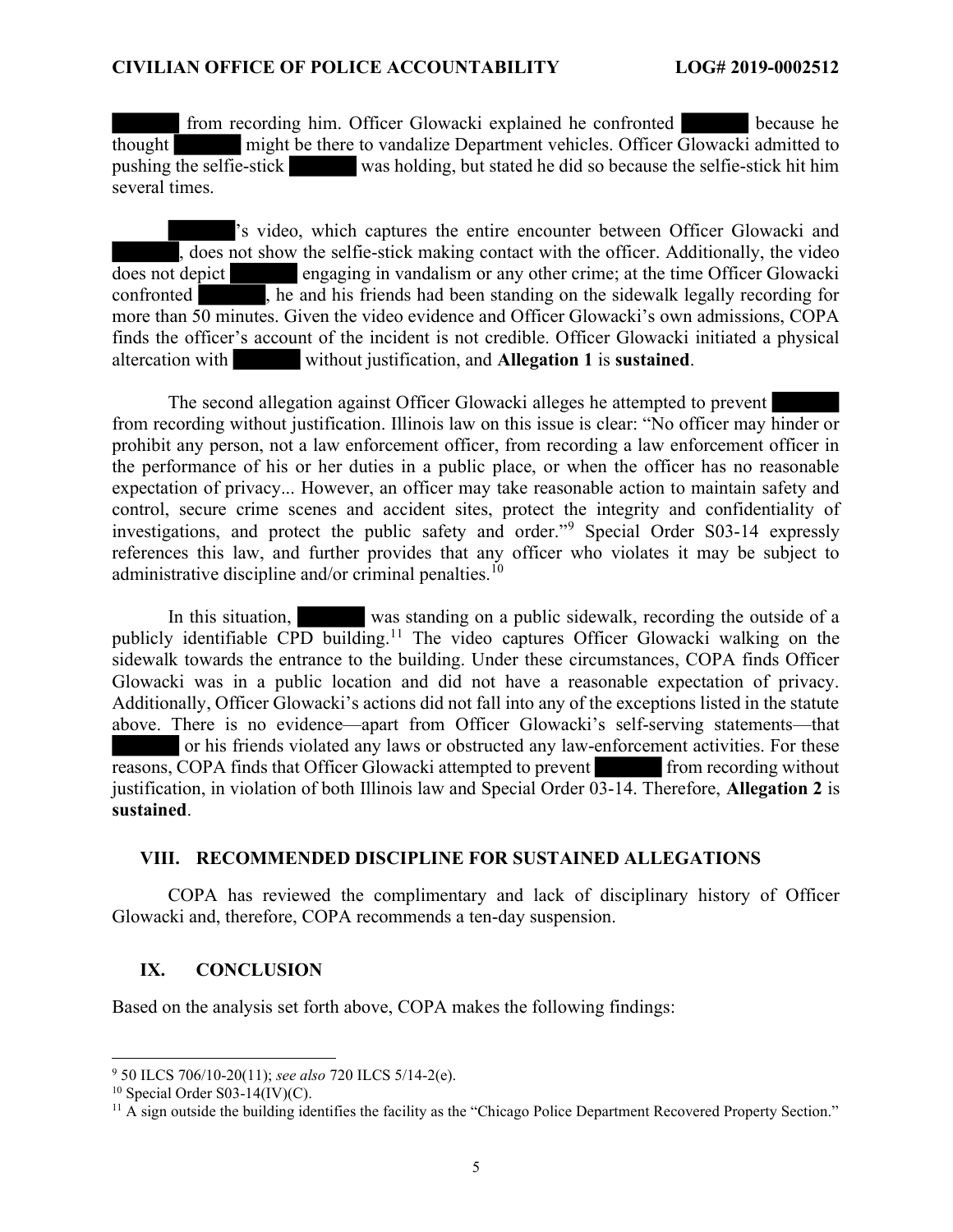| <b>Officer</b>             | <b>Allegation</b>                                                                                                                                                                                                                                                                                     | Finding/<br><b>Recommendation</b> |
|----------------------------|-------------------------------------------------------------------------------------------------------------------------------------------------------------------------------------------------------------------------------------------------------------------------------------------------------|-----------------------------------|
| Officer Sergio<br>Glowacki | 1. It is alleged by that on or about July 5,<br>2019 at approximately 3:05 p.m., at or near 3340 W.<br>Fillmore Street, Officer Sergio Glowacki, star 15452,<br>committed misconduct through the following act or<br>omission, by: initiating a physical altercation without<br>justification.        | Sustained/10-Day<br>Suspension    |
|                            | 2. It is alleged by that on or about July 5,<br>2019 at approximately 3:05 p.m., at or near 3340 W.<br>Fillmore Street, Officer Sergio Glowacki, star 15452,<br>committed misconduct through the following act or<br>omission, by: attempting to prevent him from recording<br>without justification. | Sustained/10-Day<br>Suspension    |

Approved:



3/2/2021

Matthew Haynam *Deputy Chief Administrator – Chief Investigator* Date